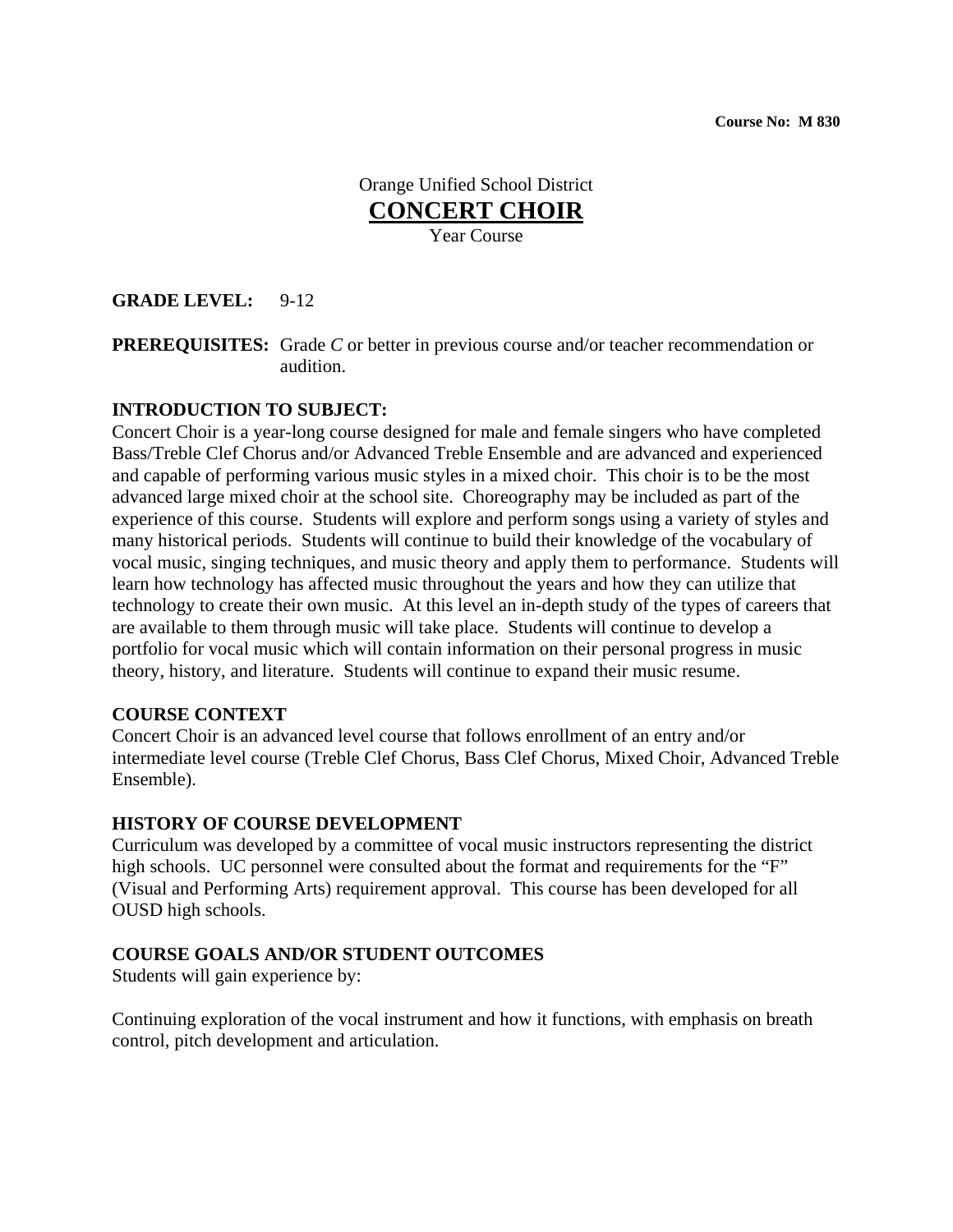Concert Choir Page 2

Learning and memorizing a wide selection of repertoire in unison and parts, including works in many languages, styles, and historical periods.

Researching and writing about the historical and cultural contributions that musicians have made in context to the current literature for their ensemble.

Demonstrating the use of solfege in sight-singing songs in unison or two-parts. Students will develop an appreciation of music through knowledge of basic elements, music theory, and history.

Analyzing the musical works and performances of themselves and others and making aesthetic judgments based on their own experiences with music and knowledge of proper style and content of performance.

Performing in concerts and festivals that are scheduled for their ensemble and applying what they have learned about making music.

Developing a portfolio of vocal music.

## **COURSE OBJECTIVES:**

## **BY THE END OF THE COURSE THE STUDENT WILL BE ABLE TO:**

Meet the following Music Standards, Grades 9-12 Proficient from the Visual and Performing Arts Content Standards for California Public Schools, Kindergarten through Grade Twelve:

### ARTISTIC PERCEPTION

*Processing, analyzing, and responding to sensory information through the language and skills unique to music* (Standard 1.0, Grades 9-12 Proficient). *Students read, notate, listen to, analyze, and describe music and other aural information, using terminology of music.*

Students will read a vocal score of up to four staves and explain how the elements of music are used at an intermediate/advanced level.

Students will sight-read music accurately and expressively using solfege, or other approved sight-reading techniques at an intermediate/advanced level.

Students will transcribe basic intermediate/advanced rhythmic and melodic dictation.

Students will analyze and describe, using the language of music, musical elements and expressive devices used in a varied repertoire of music.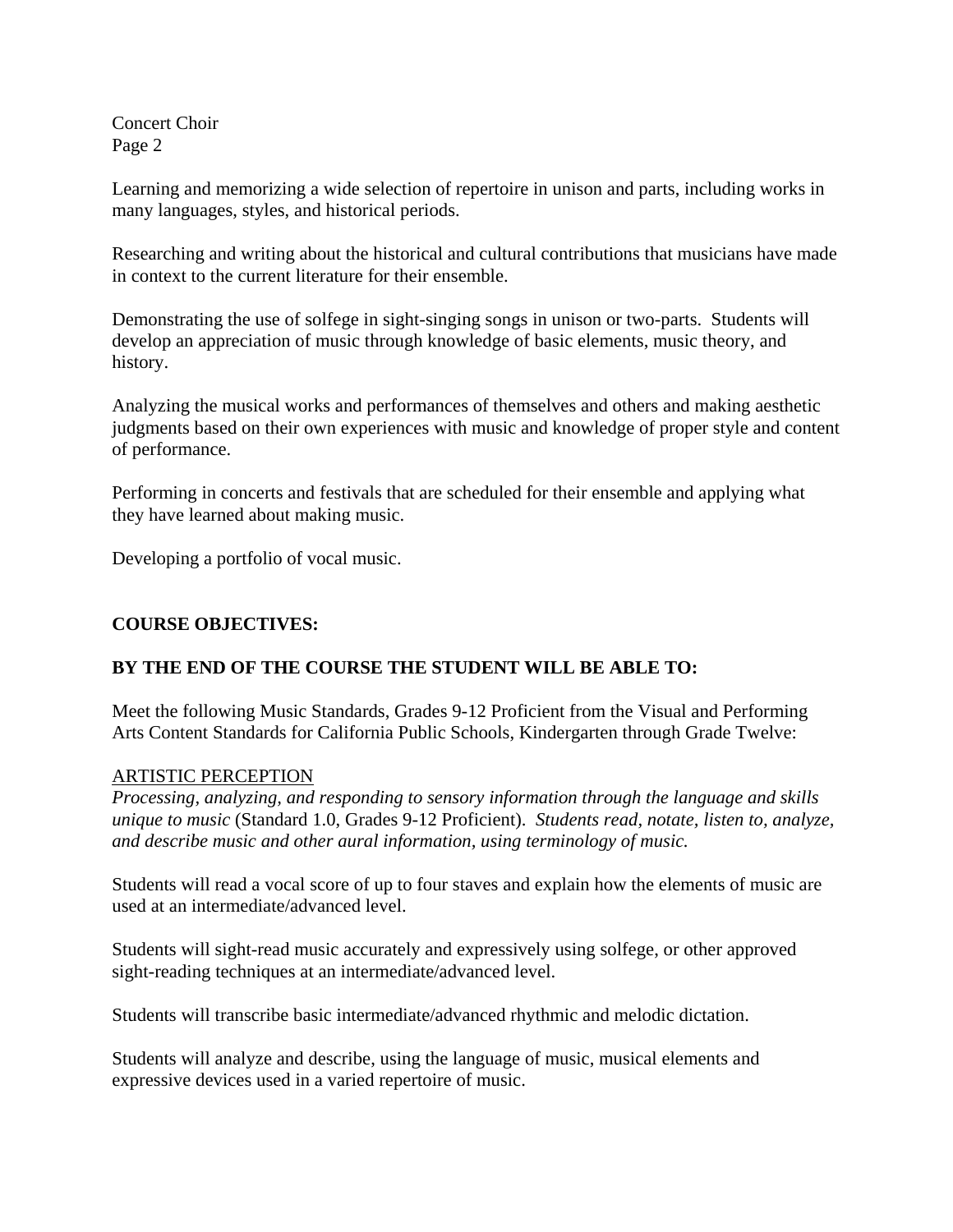Students will identify and explain a variety of compositional devices and techniques used to provide unity, variety, tension, and release in aural examples.

Students will analyze musical scores from their varied repertoire for the use of form as it relates to genres, styles, and cultures.

# CREATIVE PERCEPTION

*Creating, performing, and participation in music.* (Standard 2.0, Grades 9-12 Proficient). *Students apply vocal music skills in performing a varied repertoire of music. They compose and arrange music and improvise melodies, variations, and accompaniments, using digital/electronic technology when appropriate.* 

Students will sing an advanced repertoire of vocal literature from various genres, styles, and cultures with expression, technical accuracy, tone quality, vowel shape, and articulation in both large and small ensemble.

Students will sing music written in unison through four-parts without an accompaniment.

Students will sing in small ensembles with one or two singers on a part.

Students will improvise harmonic line over a given chord progression.

## HISTORICAL AND CULTURAL CONTEXT

*Understanding the historical contributions and cultural dimensions of music* (Standard 3.0, Grades 9-12 Proficient). *Students analyze the role of music in past and present cultures throughout the world, noting cultural diversity as it relates to music, musicians, and composers.*

Students will select, using their current repertoire, an era to describe the many functions that musicians played in that time. They will explain the types of activities and achievements that might have occurred.

Students will perform music from various cultures and time periods.

### AESTHETIC VALUING

*Responding, analyzing, and making judgments about works of music.* (Standard 4.0, Grades 9- 12 Proficient). *Students critically assess and derive meaning from the works of music and the performance of musicians in a cultural context according to the elements of music and aesthetic qualities.*

Students will develop specific criteria for making informed critical evaluations of the quality and effectiveness of performances, compositions, arrangements, and improvisations.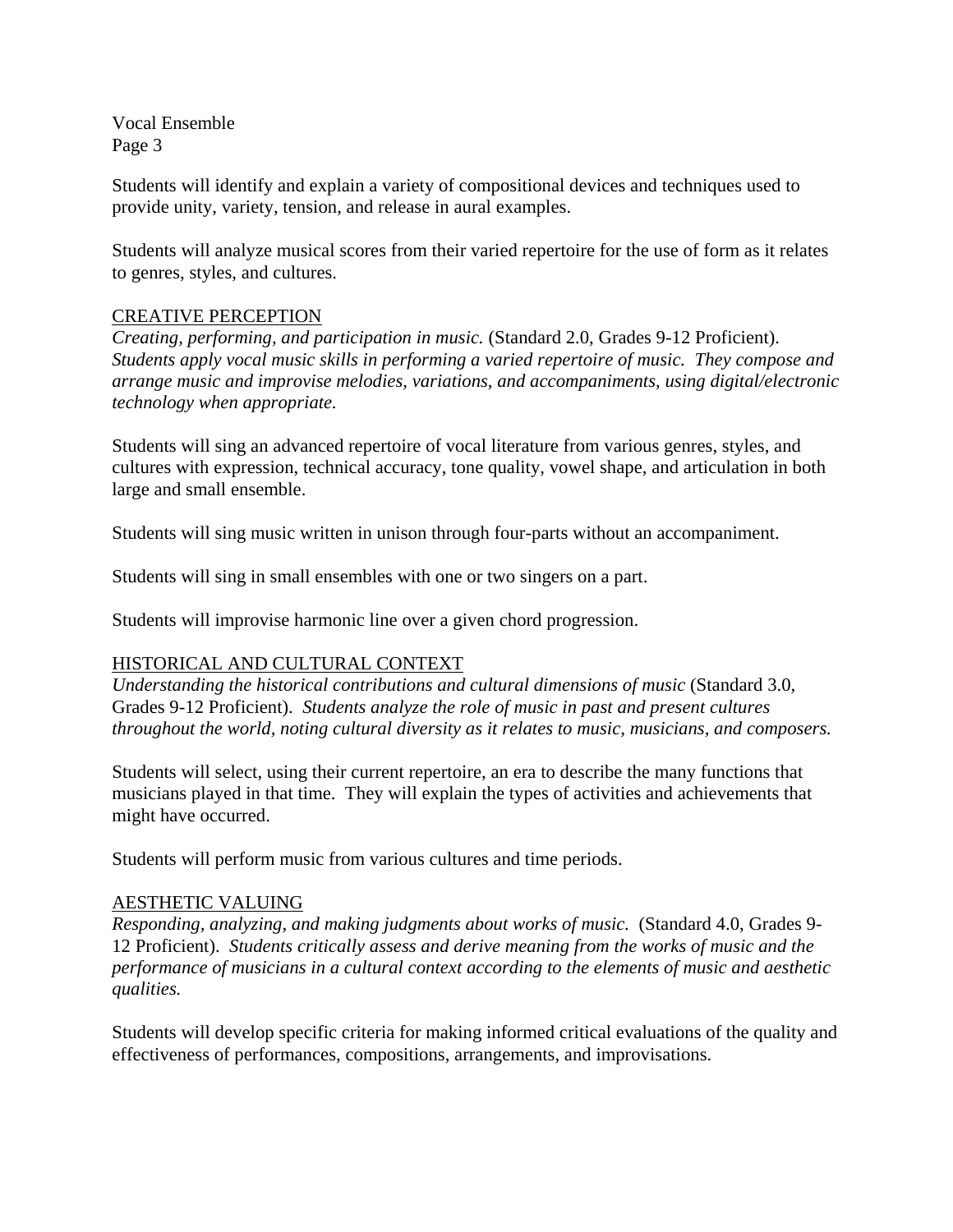Students will, using the evaluation criteria, evaluate their own performance and the performance of others' ensembles, both professional and amateur.

Students will describe the meanings of the musical works which they perform and how people from the culture respond to that specific work.

Students will describe the means used to create images and evoke feelings and emotions from the cultures represented in their repertoire.

## CONNECTIONS, RELATIONSHIPS, AND APPLICATIONS

*Connecting and applying what is learned in music to learning in other art forms, subject areas, and to careers* (Standards 5.0, Grades 9-12 Proficient). *Students apply what they have learned in music across subject areas. They develop competencies and creative skills in problem solving, communication, and management of time and resources that contribute to lifelong learning and career skills. They learn about careers in and related to music.*

Students will demonstrate an understanding of the different roles that musicians have in our culture, (i.e., soloist, band member, teacher, religious leader, arranger, composer, etc.)

Students will apply some aspect of their repertoire to any other class that is in their current schedule, (i.e., text of song for English, historical relationship for social studies).

Students will compile and present information on a career in the music field.

Students will develop and maintain a vocal music portfolio.

## **COURSE OVERVIEW AND APPROXIMATE UNIT TIME ALLOTMENTS:**

| <b>UNIT</b> |                                                         |                                      |                                                 |         |
|-------------|---------------------------------------------------------|--------------------------------------|-------------------------------------------------|---------|
|             | Basics of Vocalizing, Basic Music Theory, and Portfolio |                                      |                                                 |         |
|             |                                                         | Development                          | Weeks 1-4                                       |         |
|             | А.                                                      |                                      | The basics of sound production                  |         |
|             |                                                         | 1.                                   | Breathing: Concepts and exercises               |         |
|             |                                                         | 2.                                   | Posture                                         |         |
|             |                                                         | 3.                                   | Phonation                                       |         |
|             | <b>B.</b>                                               | Development of vocal music portfolio |                                                 | Week 5  |
|             |                                                         |                                      | Computer tutorials                              | Ongoing |
|             |                                                         | 2.                                   | How to write a resume.                          |         |
|             |                                                         | 3.                                   | Creation of portfolio, upkeep, and presentation |         |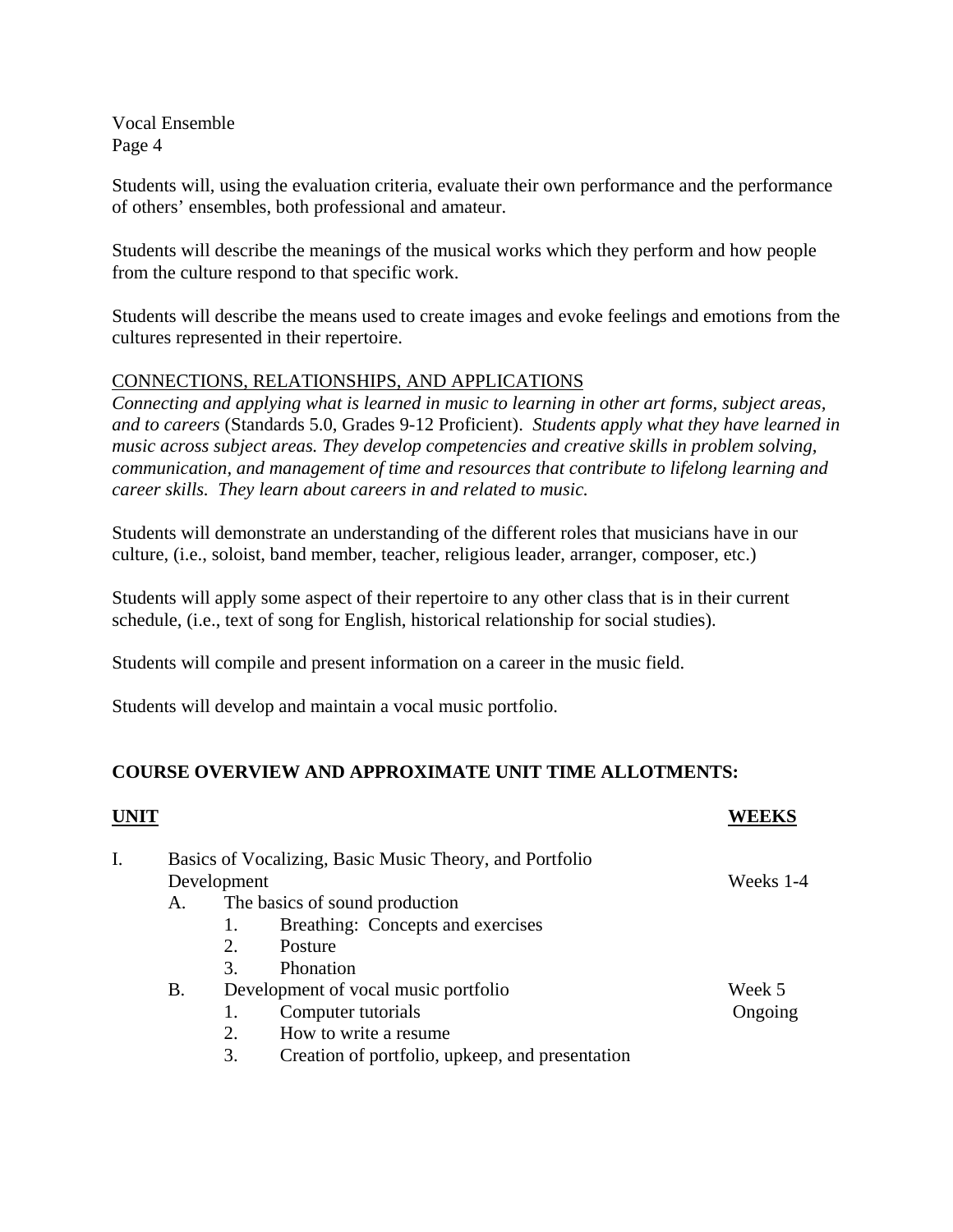|      |                                                                 |                                    |                                               | <b>WEEKS</b> |  |  |
|------|-----------------------------------------------------------------|------------------------------------|-----------------------------------------------|--------------|--|--|
|      | $\mathcal{C}$ .                                                 | <b>Musical Elements</b>            | Week 1                                        |              |  |  |
|      |                                                                 | 1.                                 | Pitch                                         | Ongoing      |  |  |
|      |                                                                 | 2.                                 | Rhythm                                        |              |  |  |
|      |                                                                 | 3.                                 | Harmony                                       |              |  |  |
|      |                                                                 | 4.                                 | Form                                          |              |  |  |
|      |                                                                 | 5.                                 | Texture                                       |              |  |  |
|      |                                                                 | 6.                                 | Tempo and dynamics                            |              |  |  |
|      |                                                                 | 7.                                 | Timbre                                        |              |  |  |
|      | D.                                                              |                                    | Music notation                                | Week 1       |  |  |
|      |                                                                 | 1.                                 | Reading and writing                           | Ongoing      |  |  |
|      |                                                                 |                                    | Transpositions<br>a.                          |              |  |  |
|      |                                                                 |                                    | b. Multi-part                                 |              |  |  |
|      | E.                                                              | Vocabulary                         | Week 1                                        |              |  |  |
|      |                                                                 | 1.                                 | Common                                        | Ongoing      |  |  |
|      |                                                                 | 2.                                 | Uncommon                                      |              |  |  |
|      | F.                                                              | Creating                           |                                               | Week 19      |  |  |
|      |                                                                 | 1.                                 | Composition                                   |              |  |  |
|      |                                                                 | 2.                                 | Improvisation                                 |              |  |  |
|      | G.                                                              | Listening                          | Week 1                                        |              |  |  |
|      |                                                                 | 1.                                 | Compare/Contrast                              | Ongoing      |  |  |
|      |                                                                 | 2.                                 | Analyzing                                     |              |  |  |
| II.  | Historical and Multi-Cultural: Social and Historical Influences |                                    |                                               |              |  |  |
|      |                                                                 | of Selected Music<br>Week 24       |                                               |              |  |  |
|      | A.                                                              | Multi-cultural music contributions |                                               |              |  |  |
|      |                                                                 | 1.                                 | Analyzing distinctive cultural musical idioms | Ongoing      |  |  |
|      | <b>B.</b>                                                       | Personal heritage                  |                                               |              |  |  |
|      |                                                                 | 1.                                 | Comparing individual heritages in music       |              |  |  |
| III. | Performance                                                     |                                    |                                               |              |  |  |
|      | A.                                                              | Selection of music<br>Week 1       |                                               |              |  |  |
|      | <b>B.</b>                                                       | Rehearsal techniques               |                                               |              |  |  |
|      |                                                                 | 1.                                 | Set-up                                        |              |  |  |
|      |                                                                 | 2.                                 | Warm-up                                       |              |  |  |
|      |                                                                 | 3.                                 | Interpret and perform                         |              |  |  |
|      |                                                                 | 4.                                 | Closure and cleanup                           |              |  |  |
|      | $\mathbf{C}$ .                                                  | Evaluation of performance          | Week 5                                        |              |  |  |
|      |                                                                 | 1.                                 | Analyze and rationalize group performance     | Ongoing      |  |  |
|      |                                                                 | 2.                                 | Self-analysis of performances                 |              |  |  |